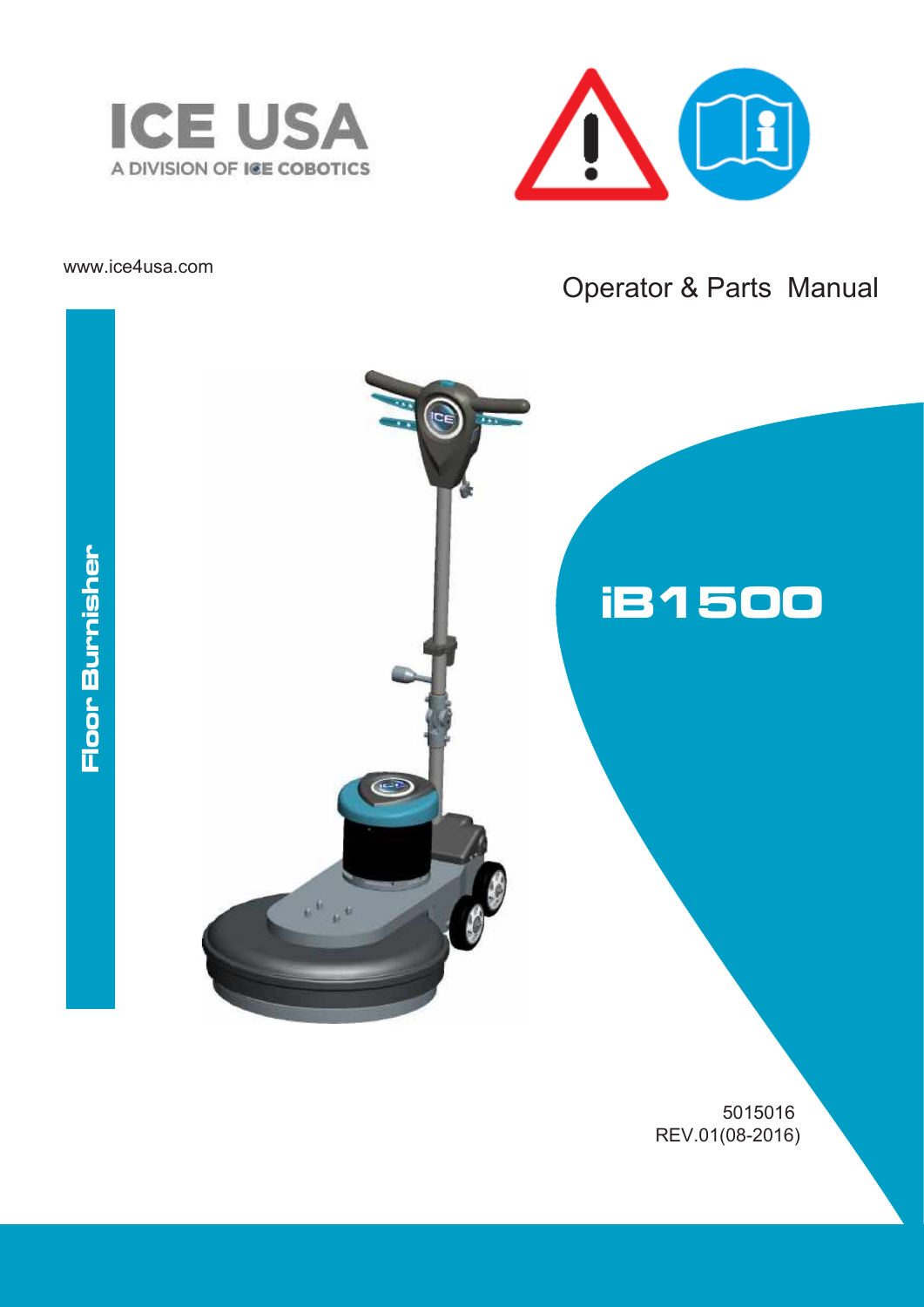

# READ OPERATOR MANUAL CAREFULLY

# IMPORTANT:To ensure full warranty protection,Please fill out & return your warranty card.

Please fill out at time of installation for future reference.

| Model No.                 |  |
|---------------------------|--|
| Serial No.                |  |
|                           |  |
|                           |  |
| Sales Rep. phone no.      |  |
| <b>Customer ID Number</b> |  |
| <b>Installation Date</b>  |  |
|                           |  |

### HOW TO ORDER PARTS

Only use ICE Company supplied or equivalent parts. Parts and supplies may be ordered online,by phone, by fax or by mail.

- 1. Identify the machine model.
- 2. Identify the machine serial number from the data label.
- 3. Ensure the proper serial number is used from the parts list.
- 4. Identify the part number and quantity.

Do not order by page or reference numbers.

5. Provide your name, company name, customer ID number,billing and shipping address, phone number and purchase order number.



PROTECT THE ENVIRONMENT Please dispose of packaging materials,old machine components such as batteries, hazardous fluids, including antifreeze and oil, in an environmentally safe way according to local waste disposal regulations.

Always remember to recycle.

International Cleaning Equipment XiangShi Road LiaoBu DongGuan GuangDong China Tel:0769-8186 9000 Fax:0769-8186 3000

**Specifications and parts are subject to change without notice.**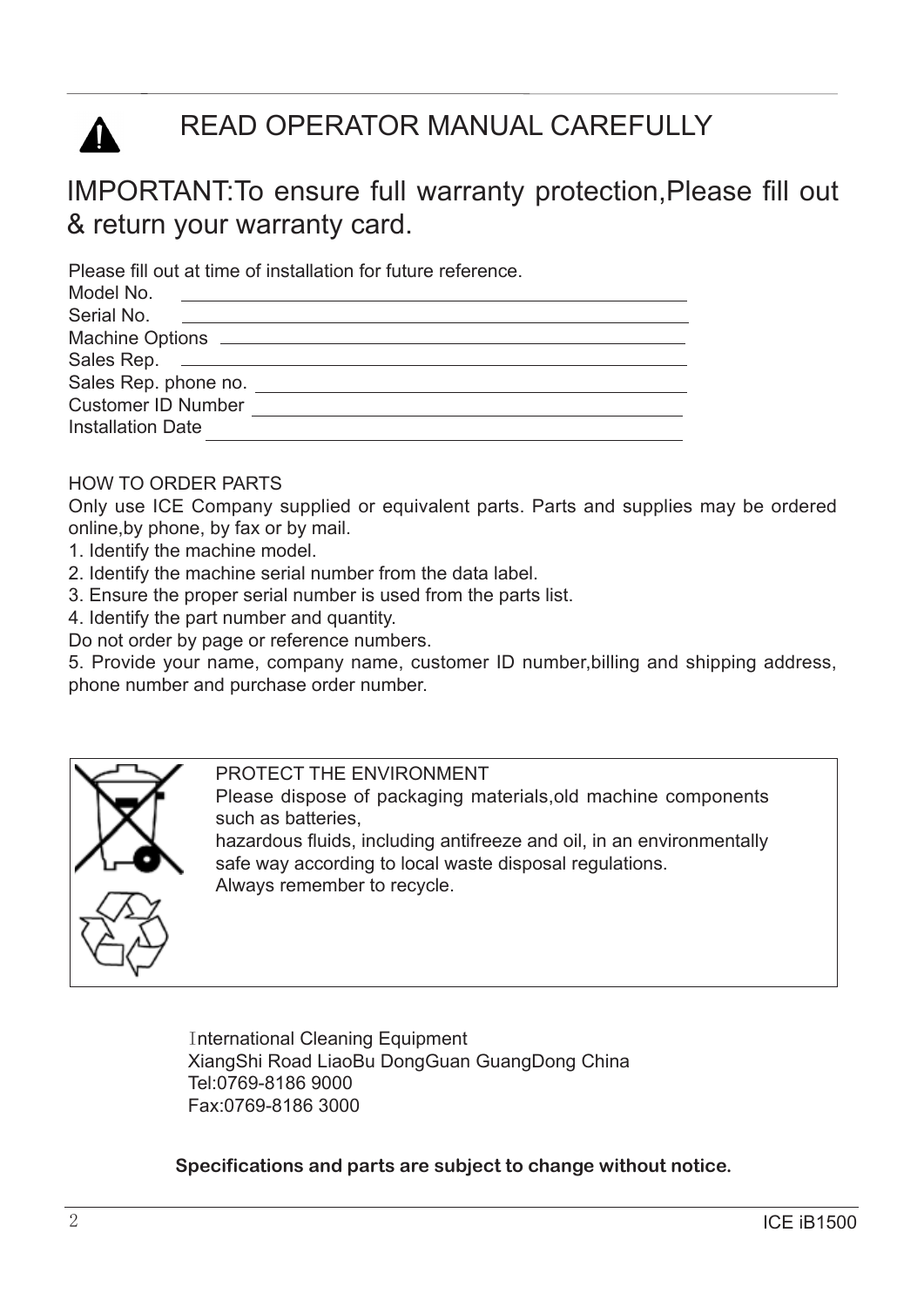# TABLE OF CONTENTS

| MACHINE OPERATING INSTRUCTIONS 6 |  |
|----------------------------------|--|
| MACHINE MAINTENANCE & STORAGE 7  |  |
|                                  |  |
|                                  |  |
|                                  |  |
|                                  |  |
|                                  |  |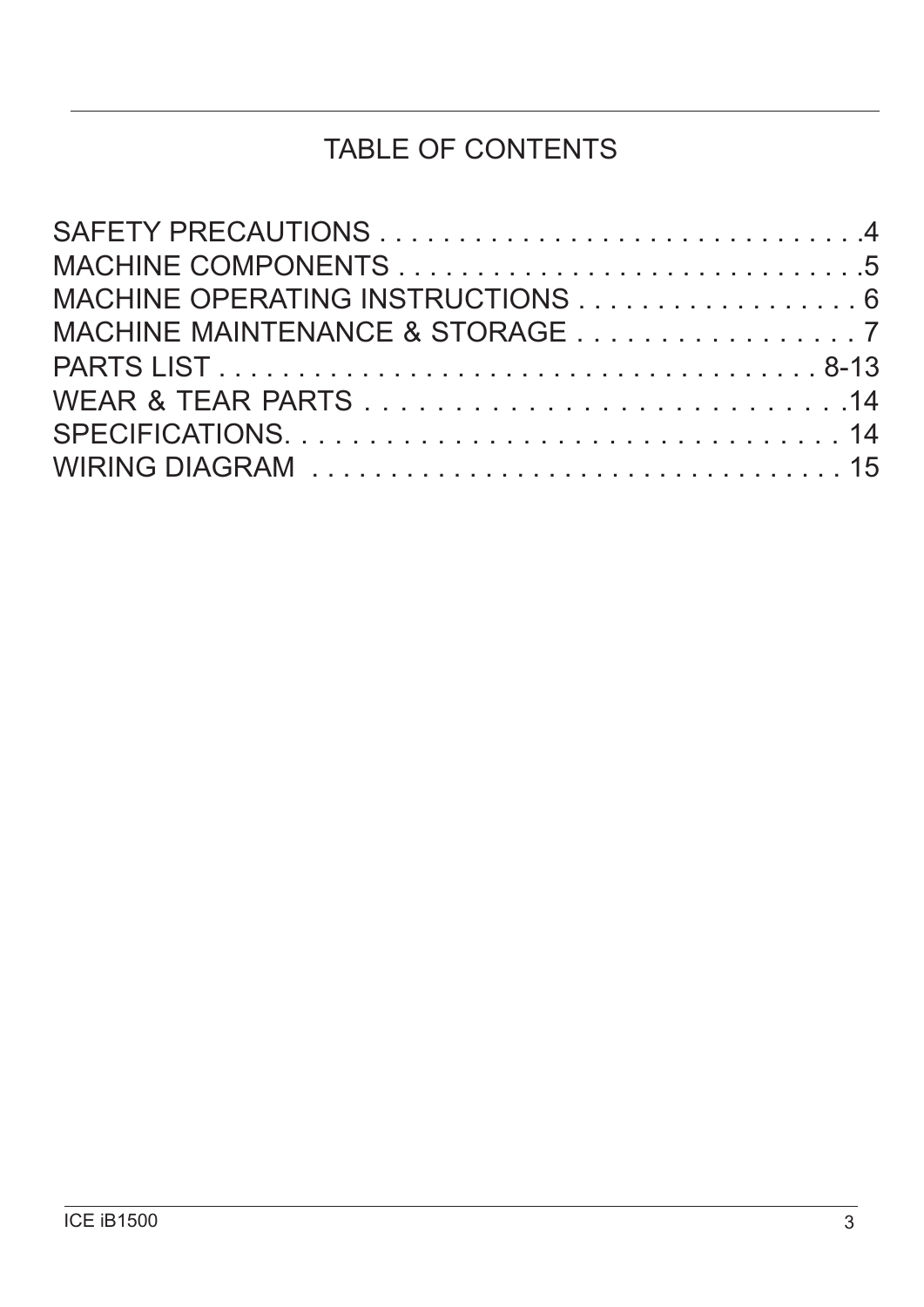# SAFETY PRECAUTIONS



Carefully read and understand this manual before operating this machine. This machine must be grounded!

This floor/finishing machine shall be grounded while in use to protect the operator from electric shock.Grounding provides a path of least resistance for electric current. This machine is equipped with a cord having an equipment-grounding conductor and grounding plug. The plug must be plugged into an appropriate outlet that is properly installed and grounded in accordance with all local codes and ordinances. Do not remove the ground pin under any circumstances.

This machine is for use on a nominal 120-volt circuit and has a grounding plug that resembles the plug illustrated in Figure. Make sure that the machine is connected to an outlet having the same configuration as the plug. No adapter should be used with this machine.



This machine is intended for commercial use. It is constructed for use in an indoor environment and is nor intended for any other use. Use only recommended accessories.

- 1. Do not operate machine:
- Unless trained and authorized. Unless you have read and
- 
- With a damaged cord or plug. With the use of extension cords.
- 
- 2. Before operating machine:
- Make sure all safety devices are in place and operating properly.
- 3. When using machine:
- Only use approved burnishing pads. Do not run machine over cord.
- Do not pull machine by cord or plug. Do not pull cord around sharp
- Do not stretch cord. edges or corner.
- $-$  Do not unplug by pulling on the cord.  $-$  Do not handle plug with wet hands.
- unplugging machine. Do not pick up burning or smoking
- operation immediately. The state of hot ashes.
- **4. Before leaving or servicing machine:**
- 

### **5. When servicing machine:**

- In flammable or explosive areas. understand the operators manual.
	-
- If not in proper operating condition. In outdoor areas and standing water.
	-
	-
	-
- Turn power switch to "off " prior to Keep cord away from heated surfaces.
- Report machine damage or faulty debris such as cigarettes, matches
- Turn off machine. Unplug cord from outlet.
- Unplug cord from outlet. Use manufacturer supplied or approved replacement parts.



To avoid electrical shock,please replace the power cord immediately if any damage is being detected. The replacement must be performed only by an authorized person or by our customer service center.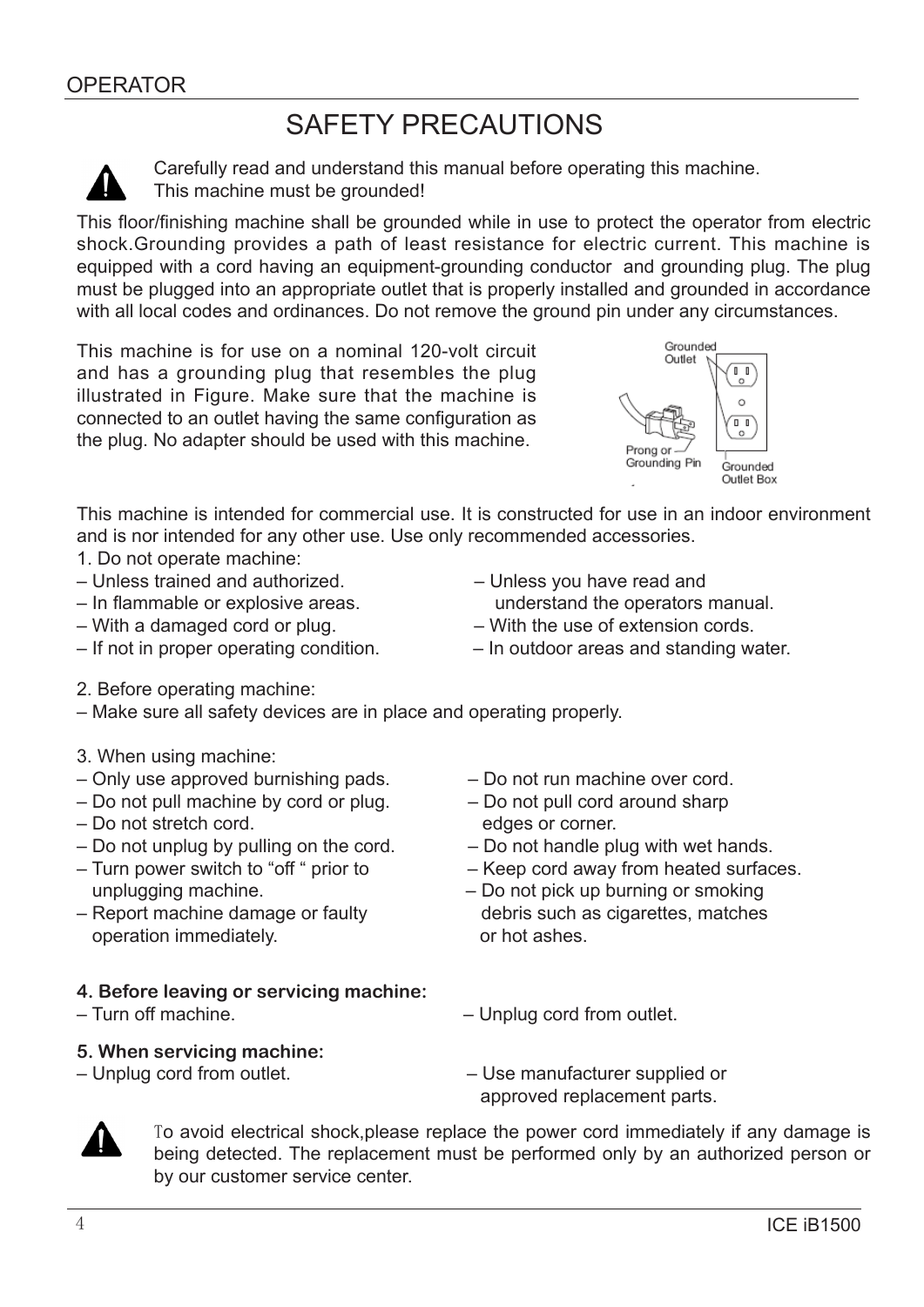# MACHINE COMPONENTS

1. Housing

 5. Trigger 7. Handle 9. Twist spring 11. Pad holder

## **Machine Description Machine Structure**

- New structure design
- 20" Housing
- 20" Pad brush
- Engnieering plastics
- Drive belt
- Handle foldable structure
- Safety lock-out switch
- Security protection in an upright
- Use twist spring adjustment pad pressure
- 50' Cord

- 3. Foldable handle 2. Wheel
	- 4. Safety lock-out switch
	- 6. Leveling rod
	- 8. Motor
	- 10. Lock washer

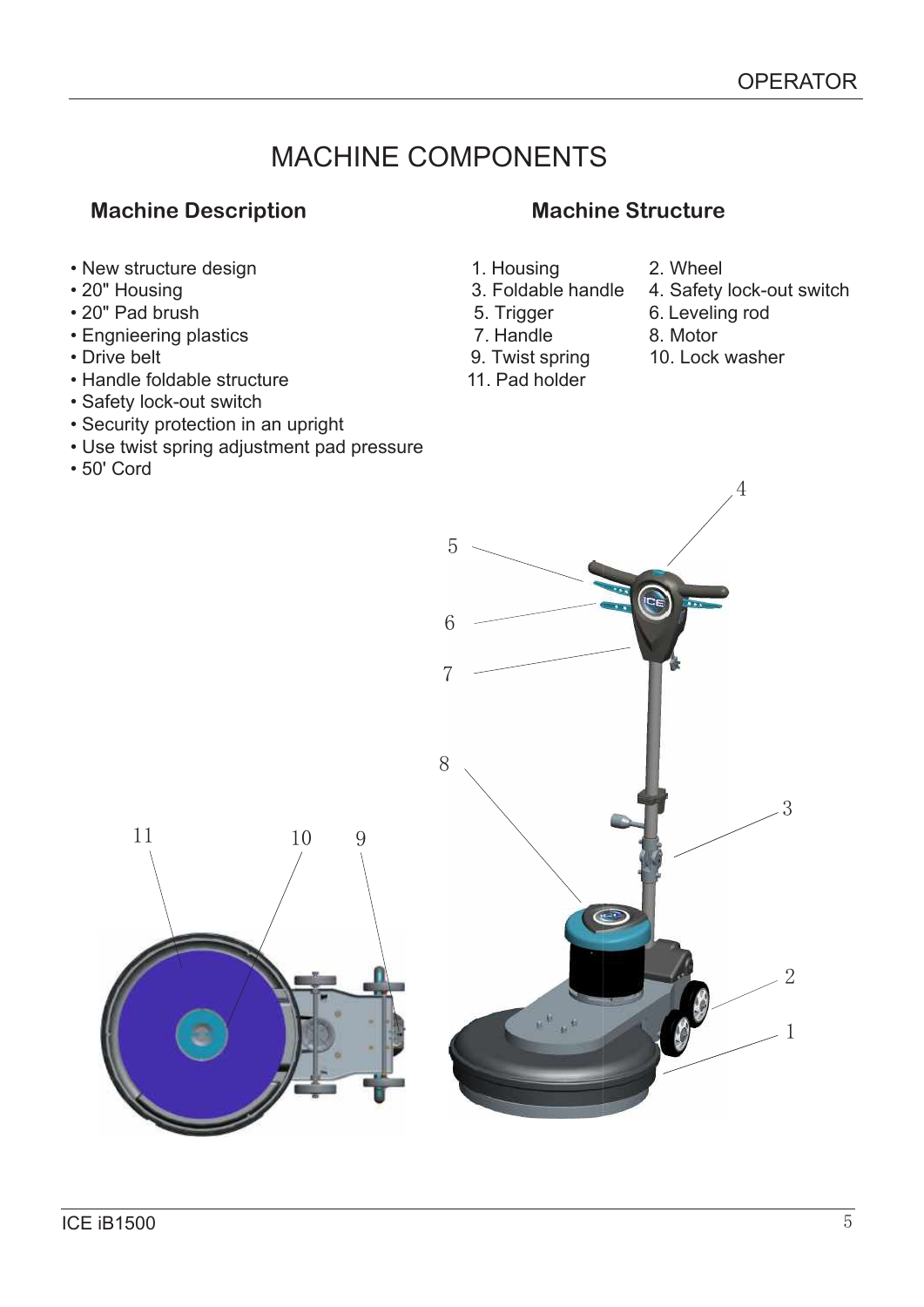# OPERATION OF HIGH SPEED FLOOR MACHINE

### **THIS IS A SPECIALIZED MACHINE WHICH REQUIRES THE OPERATOR TO UTILIZE A ICE APPROVED PAD, AND MUST BE ADJUSTED PROPERLY TO ENSURE THE HIGHEST POSSIBLE PERFORMANCE AND PRODUCTIVITY.**

**Read operators manual thoroughly prior to operating or servicing this machine.** 

### **General Use:**

- 1) Remove any obstructions or other obstacles in the area which is to be cleaned.
- 2) Place handle in upright position and tilt machine back until handle rests on the floor.

![](_page_5_Picture_7.jpeg)

### **Be sure the machine is not plugged into an outlet.**

### **Do not use an extension cord in conjunction with the standard power cord.**

3) Remove the pad center gripping device by unscrewing the thumbscrews.

4) Place a "ICE approved" burnishing pad on the pad driver and re-attach the center gripping device. (check with your ICE distributor for approved pads) 5) Place machine back into its upright position.

6) Plug power cord into grounded outlet.

![](_page_5_Picture_13.jpeg)

7) Adjust the handle (switch housing) height to a comfortable operating position.

8)To start the machine, push on the Blue safety button of the top of upper switch housing and squeeze either of the switch levers.

9) When the machine is in operation, both hands should be placed on the handle (switch housing).

10) When the machine is in operating, both hands should be gripping the hand.

11)To stop the machine at any time, simply release the switch lever, and the machine will stop automatically.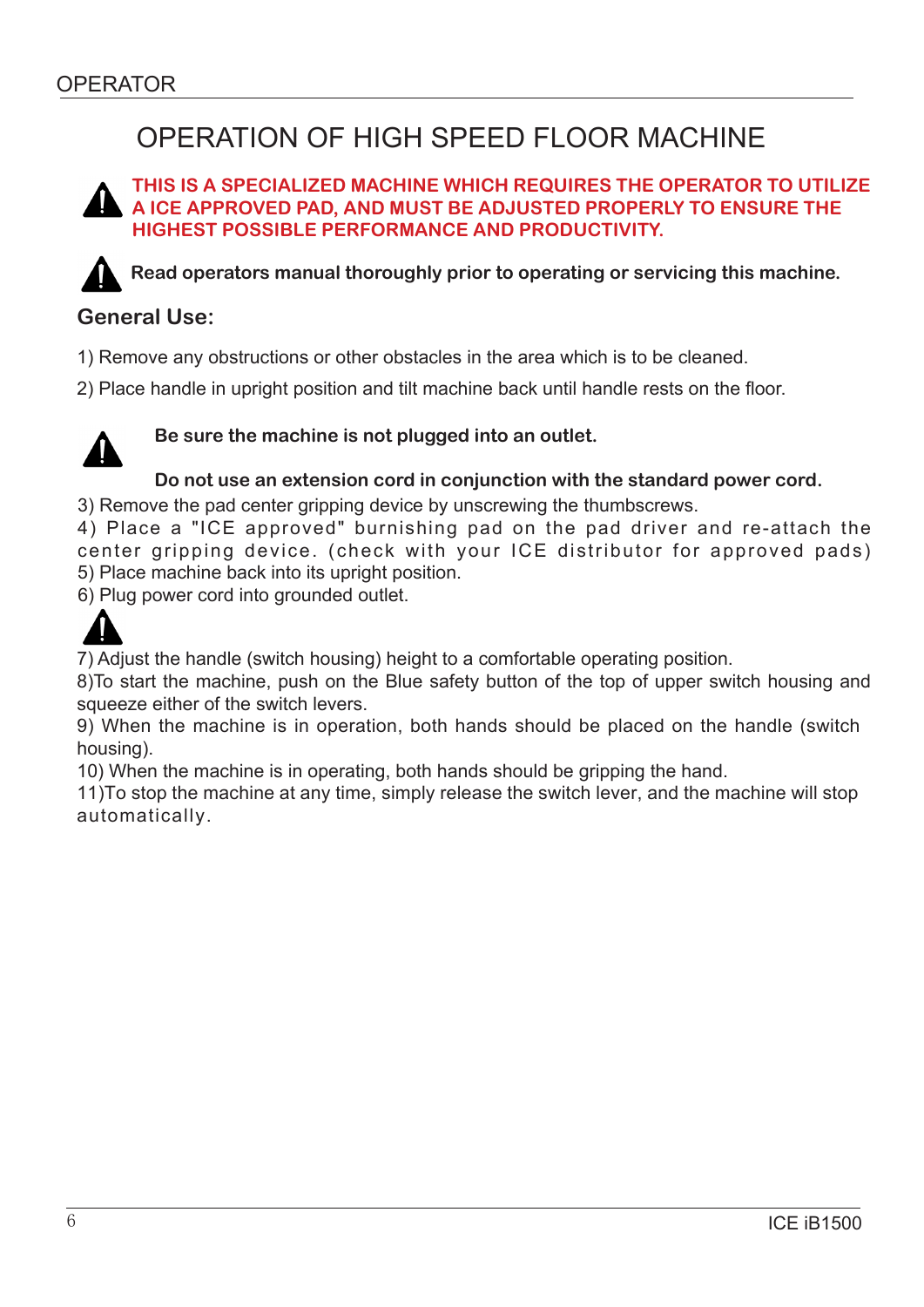### **MAINTENANCE**

To keep the machine performing well for many years, please follow the following maintenance procedures.

![](_page_6_Picture_3.jpeg)

### **Always confirm that the machine is unplugged prior to performing any maintenance or repairs.**

- 1. Unplug machine as soon as you are done using it.
- 2. Clean the outside of the machine with a mild cleaner.

3.Check power cord for any damage. If any damage is detected, replace the cord immediately. 4. Lubricate wheels with a water resistant lubricant once a month.

5. Check machine for loose or missing nuts and bolts, and replace as necessary.

6. If the machine is used in a dusty environment, you may remove the motor cover and blow the motor clean with compressed air. This will allow for good ventilation and help the motor run cooler.

### **STORAGE**

1) Unplug machine from power source and wrap cord on handle.

2) Store in upright position in a dry area.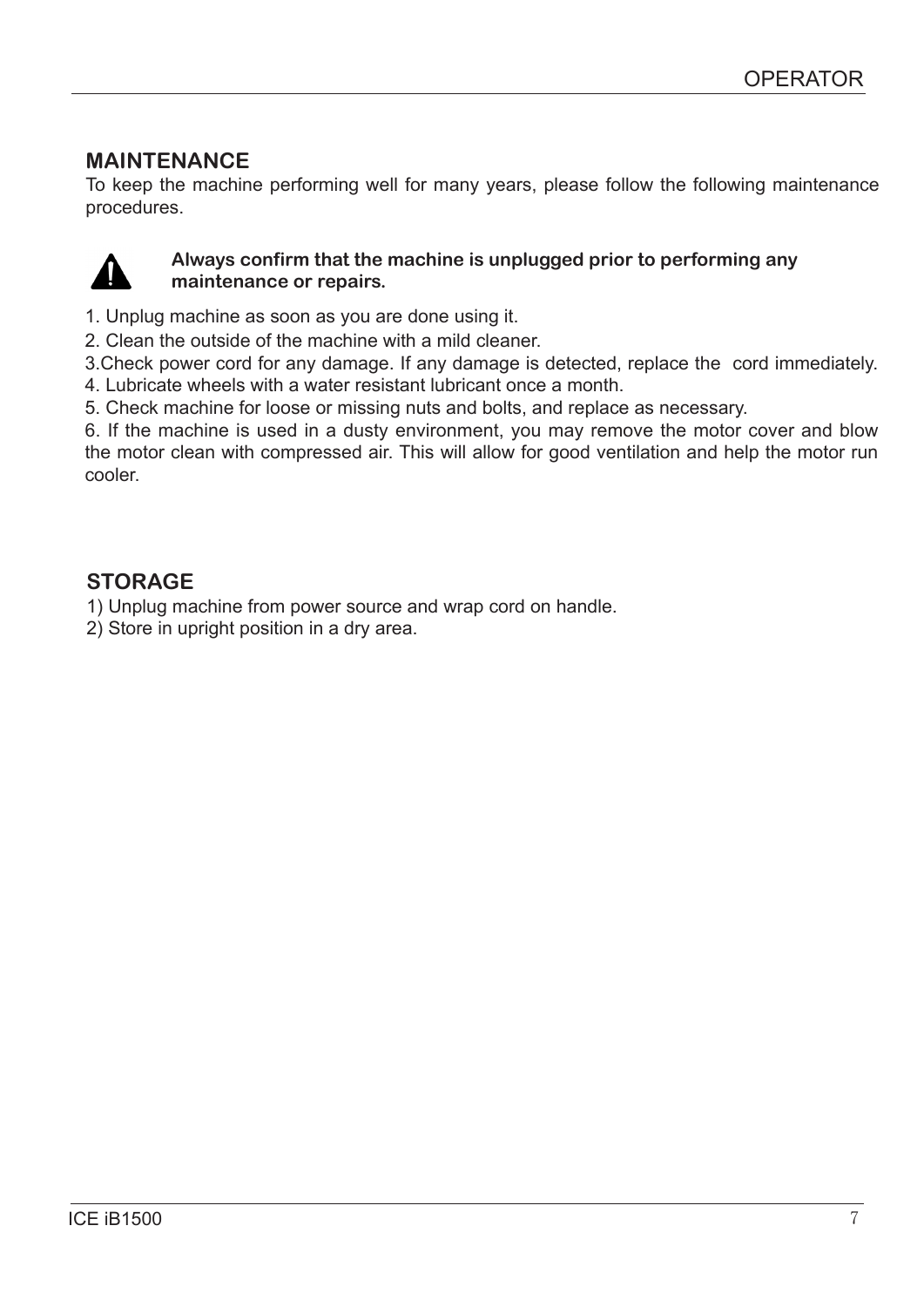# **iB1500 HANDLE ASSEMBLY**

![](_page_7_Figure_2.jpeg)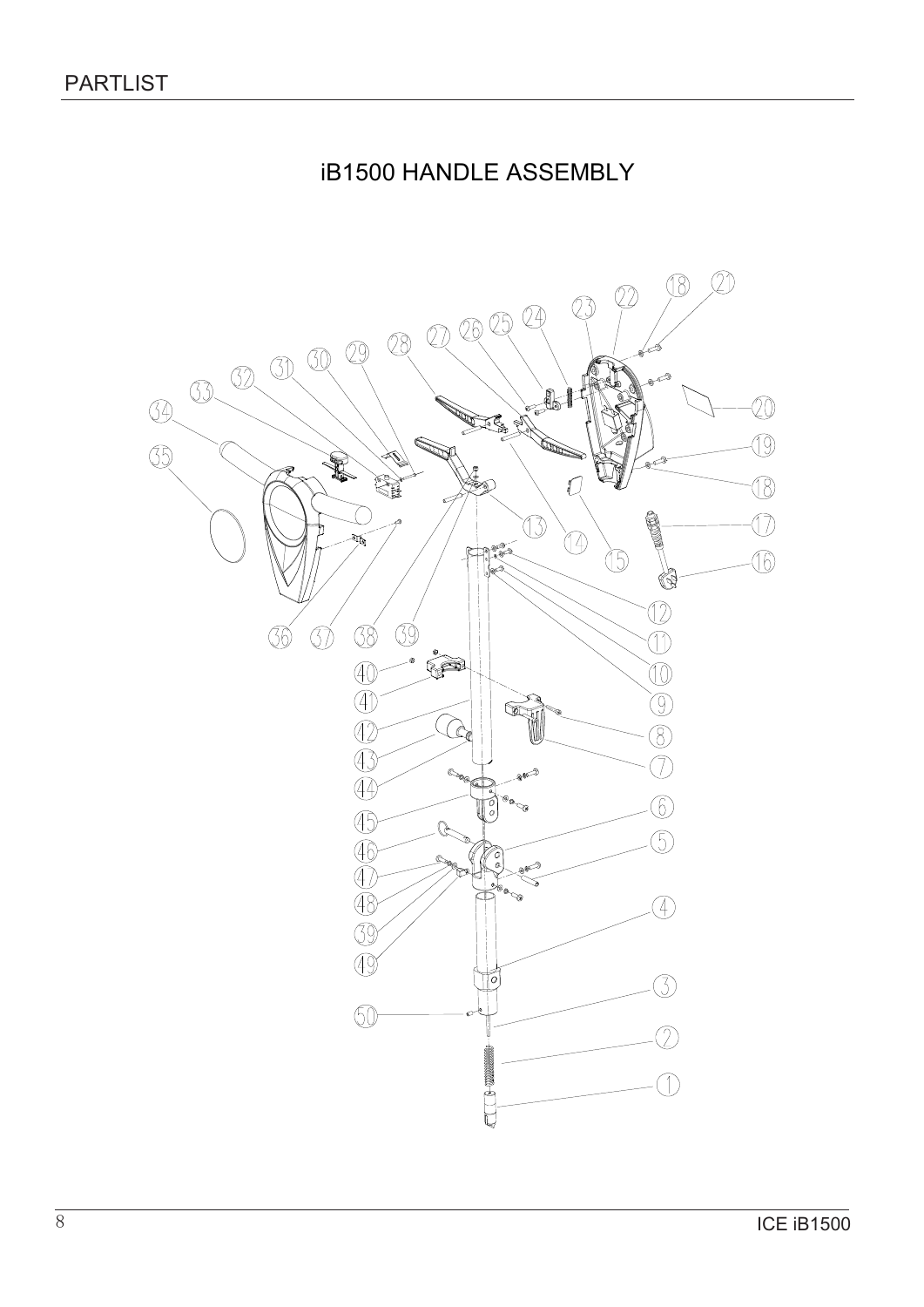# **HANDLE ASSEMBLY PARTS LIST**

| DIA            | <b>PART</b>   | <b>DESCRIPTION</b>           | <b>NO</b>                |
|----------------|---------------|------------------------------|--------------------------|
| <b>NO</b>      | <b>NUMBER</b> |                              | <b>REQ'D</b>             |
| $\mathbf 1$    | 5020112       | <b>INSERT</b>                | 1                        |
| $\overline{2}$ | 4010208       | <b>SPRING LEVELING</b>       | $\mathbf 1$              |
| 3              | 5020120       | <b>ROD LEVELING</b>          | 1                        |
| 4              | 5020109       | <b>TUBING BOTTOM BRACKET</b> | 1                        |
| 5              | 1647845       | <b>IPIN</b>                  | 1                        |
| 6              | 5011019       | <b>TUBING BOTTON BASE</b>    | 1                        |
| $\overline{7}$ | 4010405       | <b>HOOK CABLE</b>            | 1                        |
| 8              | 1511540       | SCREW M5 X 40 HEX SOCKET     | $\overline{2}$           |
| 9              | 1434500       | <b>TOOTH WASHER Ф5</b>       | 4                        |
| 10             | 1211512       | <b>SCREW M5X12</b>           | 4                        |
| 11             | 1434400       | TOOTH WASHER $\Phi$ 4        | $\overline{2}$           |
| 12             | 1221412       | <b>SCREW M4X12</b>           | 1                        |
| 13             | 5011017       | <b>LEVELING ROD</b>          | 1                        |
| 14             | 4010314       | PIN                          | 3                        |
| 15             | 5011004       | <b>ICOVER</b>                | $\mathbf{1}$             |
| 16             | 4010320       | <b>CORD POWER SUPPLY</b>     |                          |
| 17             | 4020310       | <b>STRAIN RELIEF CORD</b>    |                          |
| 18             | 1421616       | WASHER PLAIN Ø6              | $\overline{\mathcal{A}}$ |
| 19             | 1512635       | <b>SCREW M6 X 35</b>         | $\overline{2}$           |
| 20             | 5015017       | <b>SERIAL NUMBER</b>         | $\mathbf{1}$             |
| 21             | 1512625       | <b>SCREW M6 X 25</b>         | $\overline{2}$           |
| 22             | 4010312       | <b>IREAR COVER</b>           | 1                        |
| 23             | 5013009       | <b>CIRCUIT BREAKER 20A</b>   | 1                        |
| 24             | 4010333       | <b>SPRING SAFETY</b>         | 1                        |
| 25             |               | 4010317   BALL BASE          | 1                        |
| 26             | 1211408       | <b>SCREW M4X8</b>            | $\overline{2}$           |
| 27             | 4010330       | <b>LEFT TRIGGER SWITCH</b>   | 1                        |
| 28             | 4010331       | <b>RIGHT TRIGGER SWITCH</b>  | $\mathbf{1}$             |
| 29             | 1211325       | <b>SCREW M3X25</b>           | $\overline{2}$           |
| 30             | 4010323       | <b>SPRING SWITCH</b>         | $\mathbf{1}$             |
| 31             | 1434300       | <b>TOOTH WASHER</b>          | $\overline{2}$           |
| 32             | 4010308       | <b>SWITCH</b>                | $\mathbf{1}$             |
| 33             | 4010307       | <b>SAFETY BOTTOM</b>         | 1                        |
| 34             | 4010301       | <b>FRONT COVER</b>           | 1                        |
| 35             | 4010316       | <b>ICE LOGO</b>              | $\mathbf{1}$             |
| 36             | 4010311       | <b>CLAMP CORE</b>            | 1                        |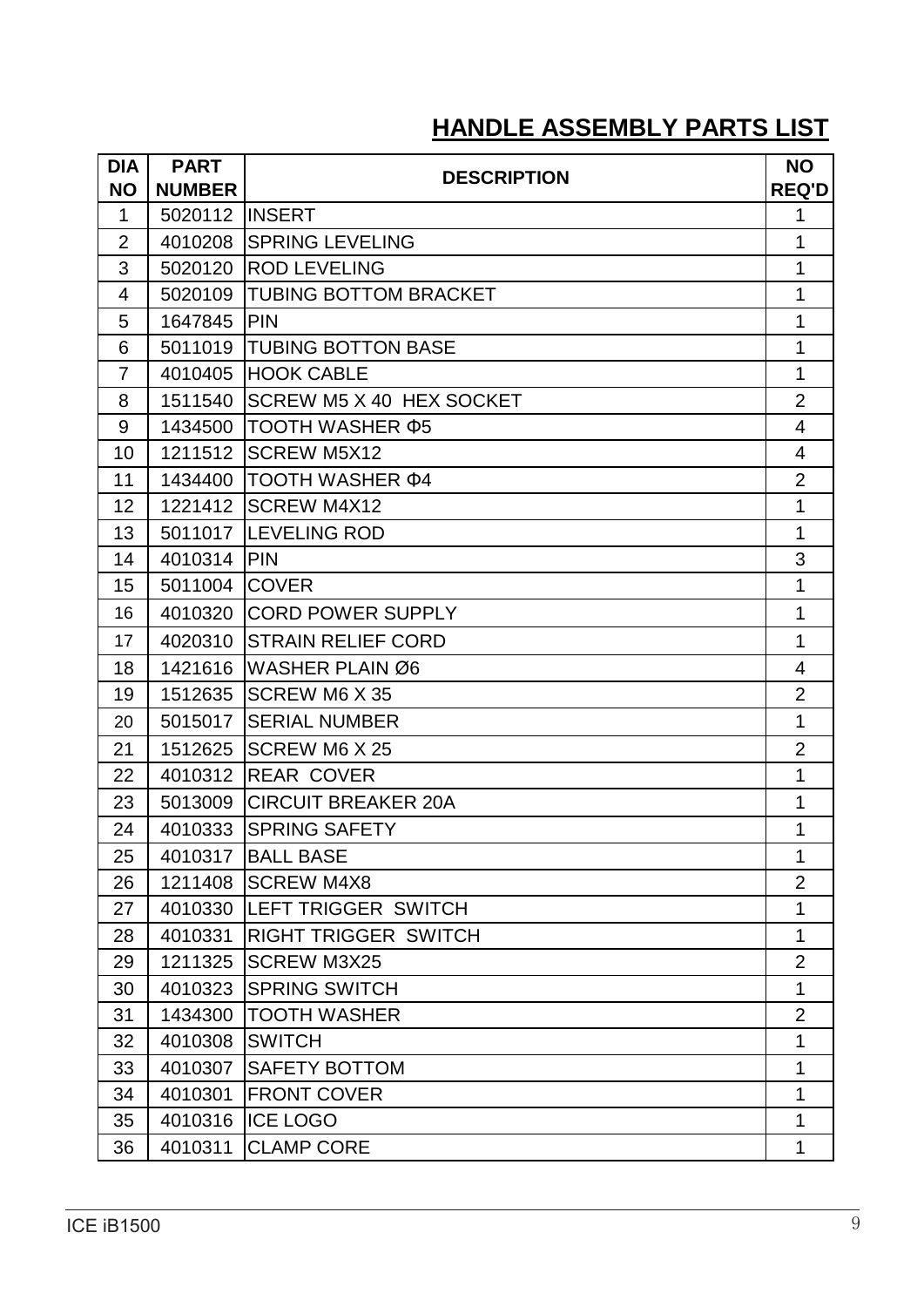# **HANDLE ASSEMBLY PARTS LIST**

| <b>DIA</b><br><b>NO</b> | <b>PART</b><br><b>NUMBER</b> | <b>DESCRIPTION</b>        | <b>NO</b><br><b>REQ'D</b> |
|-------------------------|------------------------------|---------------------------|---------------------------|
| 37                      | 1221406                      | <b>SCREW M4X6</b>         | 2                         |
| 38                      | 1123608                      | <b>NUT LOCK M6</b>        | 1                         |
| 39                      | 1421612                      | WASHER Ø6                 | 6                         |
| 40                      | 1113507                      | NUTLOCKM5                 | $\overline{2}$            |
| 41                      | 4010403                      | <b>CLAMP HOOK</b>         | 1                         |
| 42                      | 5020119                      | <b>TUBING TOP BRACKET</b> | 1                         |
| 43                      | 4010215                      | <b>CORD HANDLE</b>        | 1                         |
| 44                      | 4010213                      | <b>GROMMET</b>            | 1                         |
| 45                      | 5011018                      | <b>TUBING TOP BASE</b>    | 1                         |
| 46                      | 1644045                      | <b>PIN</b>                | 1                         |
| 47                      | 1221620                      | <b>SCREW M6X20</b>        | 6                         |
| 48                      | 1422616                      | WASHER LOCK Ф6            | 6                         |
| 49                      | 6150712                      | <b>WIRE CLIP</b>          | 1                         |
| 50                      | 1535610                      | <b>SCREW M6x10</b>        |                           |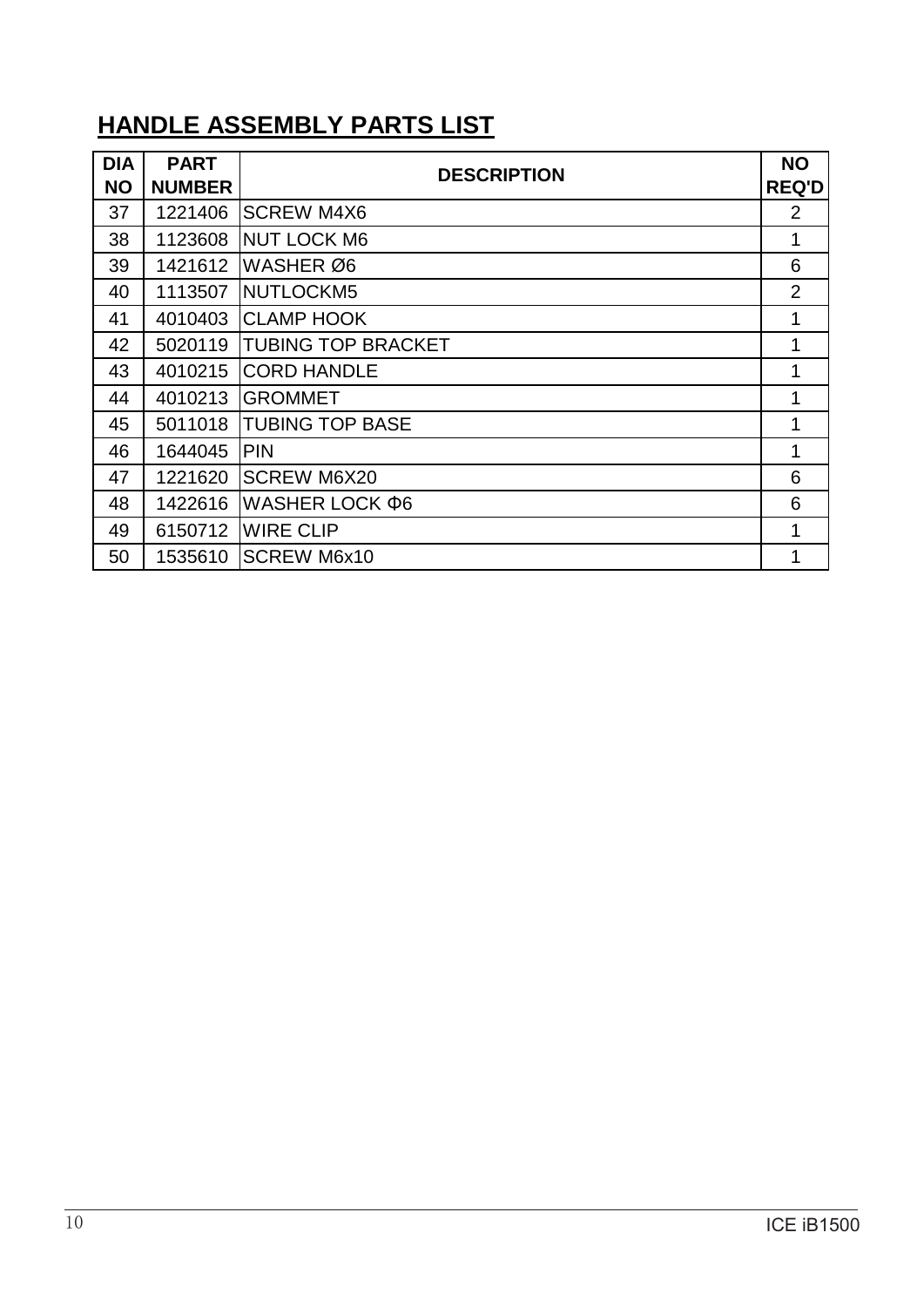# **iB1500 BASE ASSEMBLY**

![](_page_10_Picture_2.jpeg)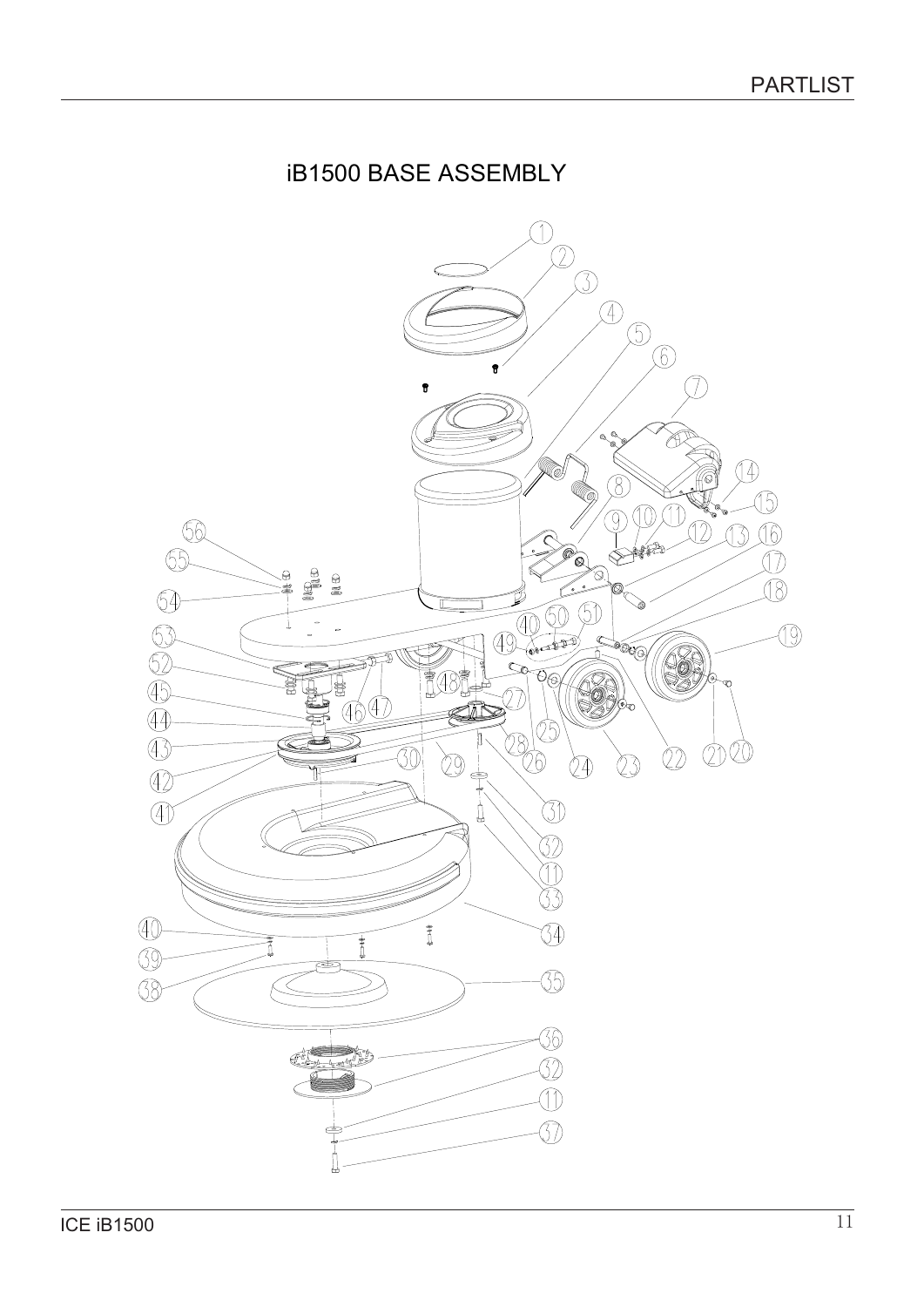# BASE ASSEMBLY PARTS LIST

| <b>DIA</b><br><b>NO</b> | <b>PART</b><br><b>NUMBER</b> | <b>DESCRIPTION</b>                      | <b>NO</b><br><b>REQ'D</b> |
|-------------------------|------------------------------|-----------------------------------------|---------------------------|
| $\mathbf{1}$            | 4010316                      | <b>ICE LOGO</b>                         | 1                         |
| $\overline{2}$          | 4010103                      | <b>COVER TOP</b>                        | $\mathbf{1}$              |
| 3                       | 1221512                      | SCREW M5X12 PH                          | 3                         |
| $\overline{4}$          | 4010102                      | <b>COVER MOTOR</b>                      | $\mathbf{1}$              |
|                         | 5012310                      | MOTOR 1.0KW 120v                        | $\mathbf 1$               |
| 5                       | 5012310-1                    | <b>CARBON BRUSH ASSEMBLY</b>            | $\mathbf{1}$              |
|                         | 6210423                      | RECTIFIER 50A/1000V                     | $\mathbf 1$               |
| 6                       | 5020108                      | <b>TWIST SPRING</b>                     | $\mathbf 1$               |
| $\overline{7}$          | 5020117                      | <b>TWIST SPRING COVER</b>               | $\mathbf{1}$              |
| 8                       | 5020200                      | <b>HOUSING</b>                          | $\mathbf{1}$              |
| 9                       | 5020113                      | <b>POSITION PLATE</b>                   | $\mathbf{1}$              |
| 10                      | 1421816                      | WASHER PLAIN $\Phi$ 8× $\Phi$ 16×1      | $\overline{2}$            |
| 11                      | 1422821                      | WASHERLOCK Ф8                           | $\overline{4}$            |
| 12                      | 1021816                      | <b>SCREW M8x16 HEX</b>                  | $\overline{2}$            |
| 13                      | 5020106                      | <b>SPACER</b>                           | 4                         |
| 14                      | 1421409                      | WASHER PLAIN $\Phi$ 4× $\Phi$ 9×0.8     | 4                         |
| 15                      | 1221410                      | SCREW M4x10 PH                          | 4                         |
| 16                      | 5020107                      | <b>SCREW ROD</b>                        | $\overline{2}$            |
| 17                      | 5012407                      | <b>REAR AXLE</b>                        | $\mathbf{1}$              |
| 18                      | 5012408                      | <b>SPACER WHEEL AXLE</b>                | $\overline{2}$            |
| 19                      | 4210115                      | WHEEL 6"                                | $\overline{2}$            |
| 20                      | 4010111                      | HEX SCREW M6x12.7                       | 4                         |
| 21                      | 1421618                      | WASHER PLAIN Ф6.4×Ф18×1.6               | 4                         |
| 22                      | 1534608                      | <b>SCREW M6x8</b>                       | $\overline{2}$            |
| 23                      | 4210116                      | <b>WHEEL 5"</b>                         | $\overline{2}$            |
| 24                      | 1421625                      | WASHER PLAIN $\Phi$ 12.5× $\Phi$ 25×1.5 | $\overline{4}$            |
| 25                      | 1436012                      | RETAINING RING EXTERNAL $\Phi$ 12       | 4                         |
| 26                      | 5012426                      | <b>FRONT AXLE</b>                       | $\mathbf{1}$              |
| 27                      | 5012305                      | <b>SPACER</b>                           | $\mathbf{1}$              |
| 28                      | 5012308                      | <b>DRIVING PULLEY</b>                   | $\mathbf{1}$              |
| 29                      | 5012605                      | <b>VEE BELT</b>                         | $\mathbf{1}$              |
| 30                      | 5012205                      | <b>KEY DRIVEN SHAFT</b>                 | $\mathbf{1}$              |
| 31                      | 5012306                      | <b>KEY MOTOR</b>                        | $\mathbf{1}$              |
| 32                      | 5012303                      | WASHER PLAIN @8x@30x5                   | $\overline{2}$            |
| 33                      | 1021825                      | <b>SCREW M8x25 HEX</b>                  | $\mathbf{1}$              |
| 34                      | 5012111                      | <b>HOUSING</b>                          | $\mathbf 1$               |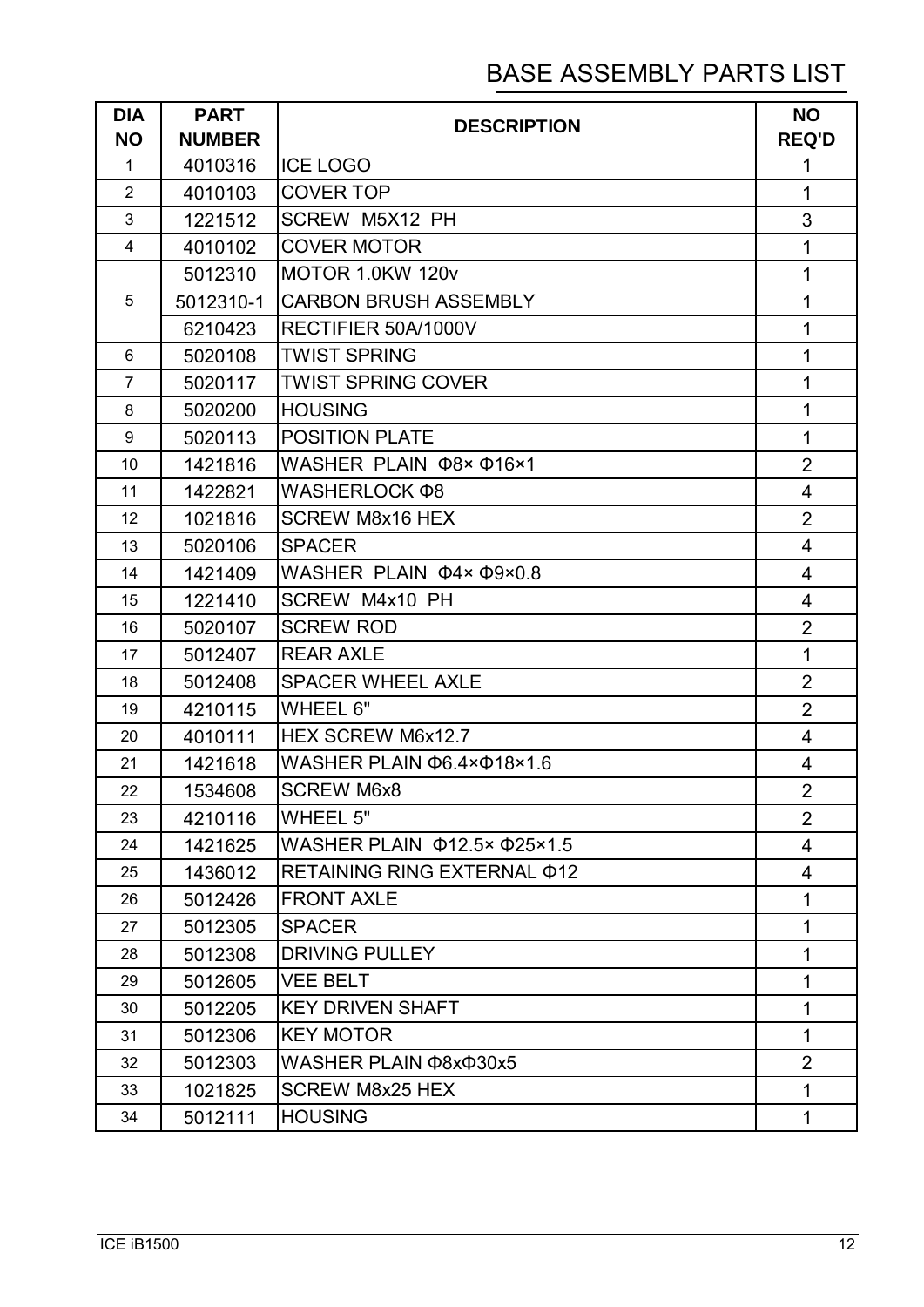# BASE ASSEMBLY PARTS LIST

| <b>DIA</b><br><b>NO</b> | <b>PART</b><br><b>NUMBER</b> | <b>DESCRIPTION</b>                   | <b>NO</b><br><b>REQ'D</b> |
|-------------------------|------------------------------|--------------------------------------|---------------------------|
| 35                      | 9060020                      | <b>PAD HOLDER 20"</b>                | 1                         |
| 36                      | 9000001                      | <b>BIG MOUTH</b>                     | $\mathbf 1$               |
| 37                      | 1031830                      | <b>SCREW M8x30 HEX</b>               | $\mathbf 1$               |
| 38                      | 1521620                      | SCREW M6 x 20 HEX SOCKET             | 5                         |
| 39                      | 1422616                      | WASHER LOCK $\Phi$ 6                 | 5                         |
| 40                      | 1421612                      | WASHER PLAIN $\Phi$ 6× $\Phi$ 12×1.6 | $\overline{7}$            |
| 41                      | 5012201                      | <b>DRIVEN PULLEY</b>                 | $\mathbf{1}$              |
| 42                      | 1612607                      | BEARING 6004LU TPI                   | $\overline{2}$            |
| 43                      | 5012203                      | <b>DRIVEN SHAFT</b>                  | 1                         |
| 44                      | 5012204                      | <b>SPACER BEARING</b>                | $\mathbf 1$               |
| 45                      | 1437042                      | RETAINING RING INTERNAL \$42         | $\overline{2}$            |
| 46                      | 1111008                      | <b>NUT M10</b>                       | 5                         |
| 47                      | 1021065                      | <b>SCREW M10x65 HEX</b>              | 1                         |
| 48                      | 1011016                      | <b>SCREW M10x16 HEX</b>              | 4                         |
| 49                      | 1123608                      | <b>NUT LOCK M6</b>                   | $\mathbf 1$               |
| 50                      | 1111807                      | <b>NUT M8</b>                        | 4                         |
| 51                      | 5012423                      | <b>SCREW ROD</b><br>M <sub>8</sub>   | $\overline{2}$            |
| 52                      | 1031032                      | SCREW M10x32 HEX                     | $\overline{4}$            |
| 53                      | 5012202                      | <b>MOUNTING PLATE DRIVEN SHAFT</b>   | $\mathbf{1}$              |
| 54                      | 1421020                      | WASHER PLAIN $\Phi$ 10               | 16                        |
| 55                      | 1432026                      | WASHER LOCK $\Phi$ 10                | 8                         |
| 56                      | 1124018                      | CAP NUT M10                          | 4                         |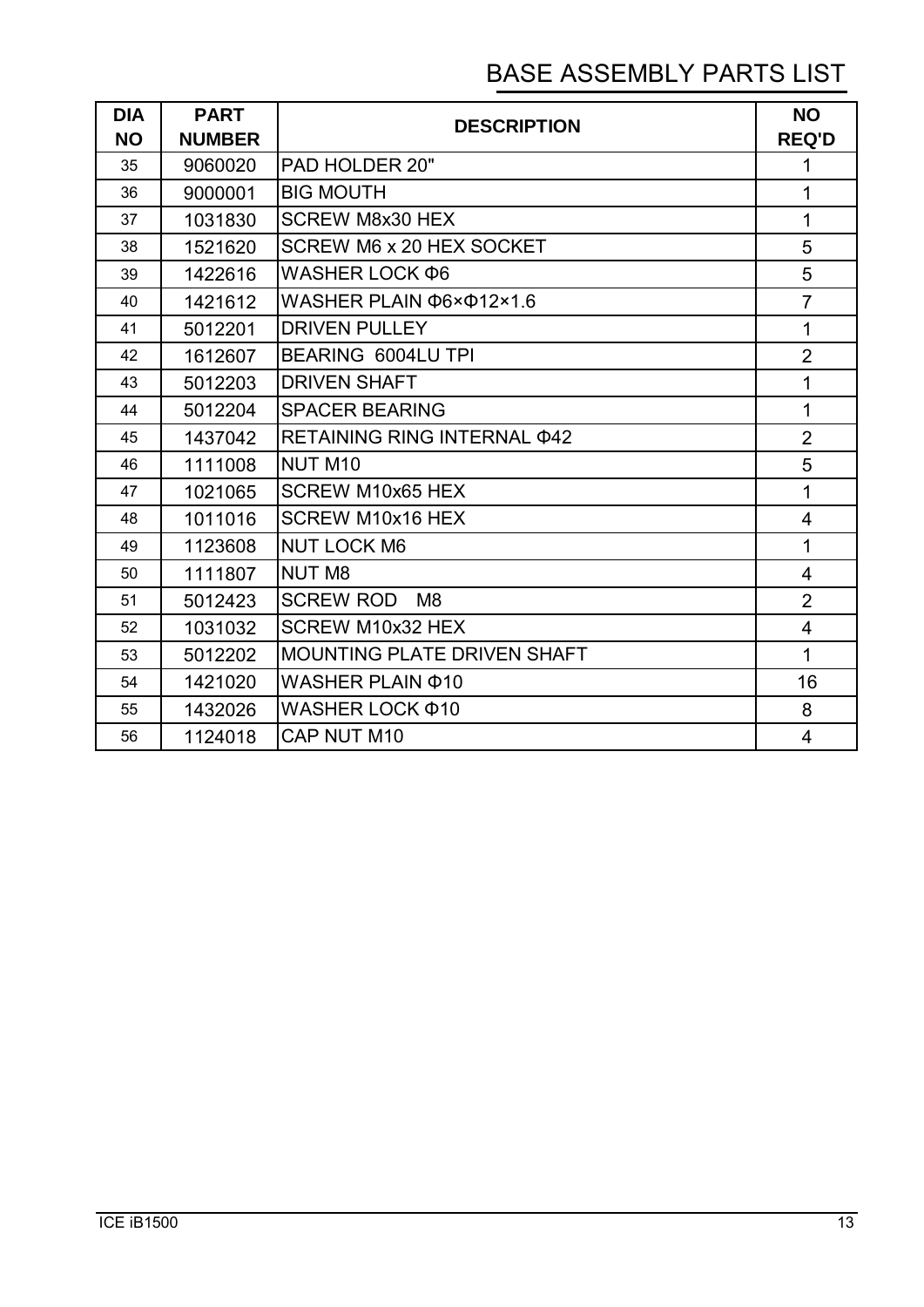# **WEAR & TEAR PARTS**

| <b>DIA</b><br><b>NO</b> | <b>PART</b><br><b>NUMBER</b> | <b>DESCRIPTION</b> | <b>NO</b><br><b>REQ'D</b> |
|-------------------------|------------------------------|--------------------|---------------------------|
|                         |                              | 4210115 WHEEL 6"   |                           |
|                         |                              | 5012605   VEE BELT |                           |
| ્ર                      |                              | 4210116 WHEEL 5"   |                           |

| <b>SPECIFICATIONS</b>  |                 |  |
|------------------------|-----------------|--|
| Model                  | iB1500          |  |
| Power                  | 1.5HP           |  |
| Voltage                | 120 V           |  |
| <b>Working Width</b>   | 20"(51cm)       |  |
| <b>Brush Speed</b>     | 1500 rmp        |  |
| Cable Length           | 15 <sub>m</sub> |  |
| <b>Sound Level</b>     | 62dB(A)         |  |
| Weight                 | 38.5Kg          |  |
| <b>Dimension LXWXH</b> | 93X62X128 cm    |  |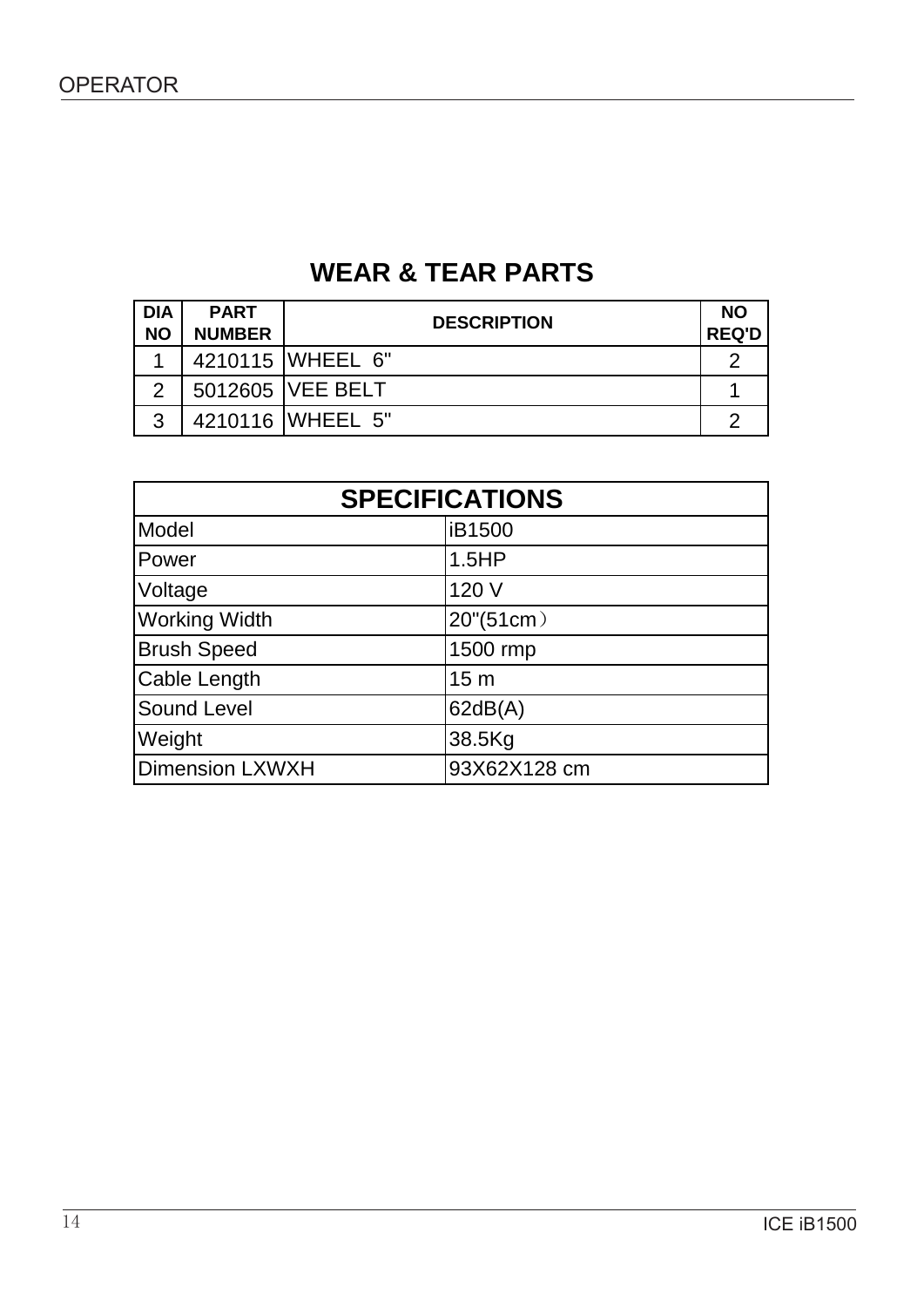# Wiring Diagram iB1500

![](_page_14_Figure_2.jpeg)